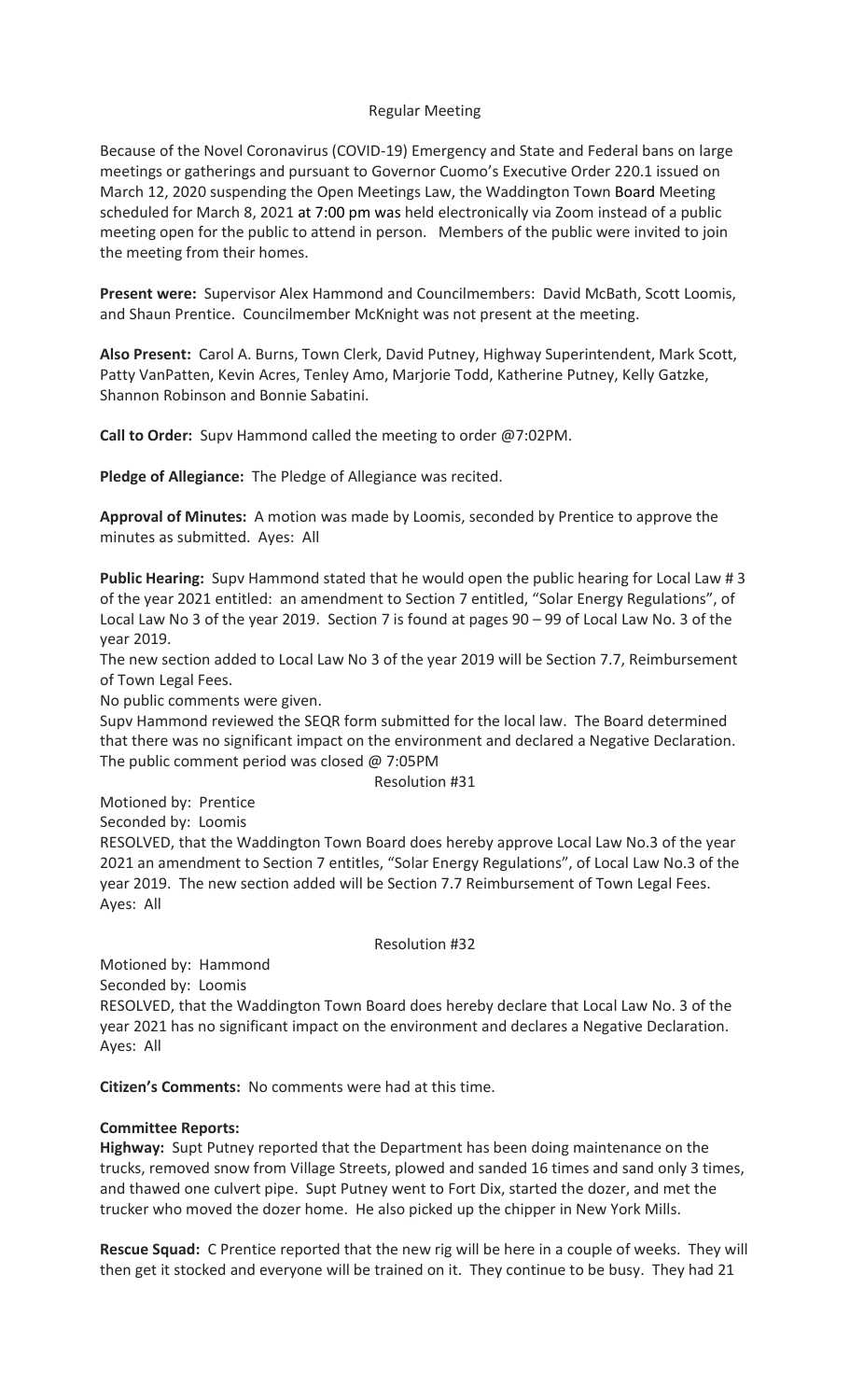calls in February. There still is an issue with water coming in somewhere near the window. They would like to do some updating to the office but will try to identify where it is coming from.

**Library:** C Loomis reported that the library has received notice from NCLS that there will be a price increase of \$600. There will be an increase each year following. The Board had not budgeted for this expense. Bonnie is doing a good job. She distributes a nice financial report to the board. The light and timer outside is still not working. C Loomis asked if someone should contact Frank Davey or Craig Debien to look at it. C Prentice noted he would contact Craig and let them know.

Bonnie noted that the library fee increase will begin in 2022 so they have time to budget for it. She will let the Board know as she gets more information. C Hammond asked if the Library board had sent a thank you note to the Sons of the Legion for the solar light on the flagpole. Bonnie noted that Marjorie Todd read it at the board meeting and it was mailed.

**Grants/Alternative Revenues:** Waddington Recorder article written about the new committee – no response. Toby Bogart reached out and offered to assist in this committee's work. Have not heard from anyone else.

Attended the NYSERDA grant webinar on Feb 11. Similar information as was provided by Joule Corp at previous webinar. If we do a town community solar project, the "community" only includes town residents and not village residents because of the way the law is written. On Feb 15 provided Bonnie at the Library and copied Scott Loomis with web links to State Historic Preservation grant website – this was an annual program but does not appear to have been funded since pandemic hit. Also researched and found the Mortar spec sheet and info on the previous contractor used at Town hall ( Evans Caulking, Lafargeville NY) and this info also provided to Scott and Bonnie - Town or Library Board will need to consider and RFP for quotes to get an idea what any project to do exterior mortar maintenance at the library will cost. Feb 20 email board received from Kelly Gatzke regarding "RAP funding" – researched the Resource Allocation Plan Program on the county website. It is managed by the SLC Youth Bureau Director. I think it was Feb23 I emailed the Youth Bureau email link on their website inquiring about the RAP program and asking for further information about the town of Waddington and if we were eligible to apply to this program – to date I have not had a response.

Feb 22 Special meeting held in exec session to discuss possibility of sale of some of the Iroquois Land owned by the town to get it back on the tax rolls and help supplement current tax dollars collected. No decisions were made during this meeting, but discussion focused on the potential sale of about 104 acres of waterfront land to the west of the gravel road at Iroquois from inside the gate almost right to the Iroquois Dam. Also discussed was everyone would have an equal opportunity to purchase these waterfront lots, and it was proposed that each lot be more than 5 acres in size. The Town Code enforcement officer attended and discussed regulations related to developments and is doing research on DOH and any other associated codes or requirements that would have to be considered. There is a strict process for selling public lands that will have be followed. The board plans to solicit community input in the near future, and the town and county planning boards will need to get involved as well. More to follow on all this as we move forward, but I think everyone on the board feels the first meeting on the topic was productive. We can take any questions about this during the second public comment period at the end of this meeting.

RVRDA grant – application is due April 16 – everyone on the board was sent the information on Feb 8 before the last meeting. Let me know if anyone has any project ideas they want to submit? We will need to start soon on an application if the town wants to submit one.

**The Gallery/Clarke House:** Supv Hammond reported that the Clarke House has obtained a matching grant from the Sweet Grasse Foundation. It is a \$15,000 grant to install a period correct ceiling on the first floor. They need to raise \$7,500 by June  $1<sup>st</sup>$ . To date they have raised \$2,350. There is a reporter coming to do a report of the history of the hotel.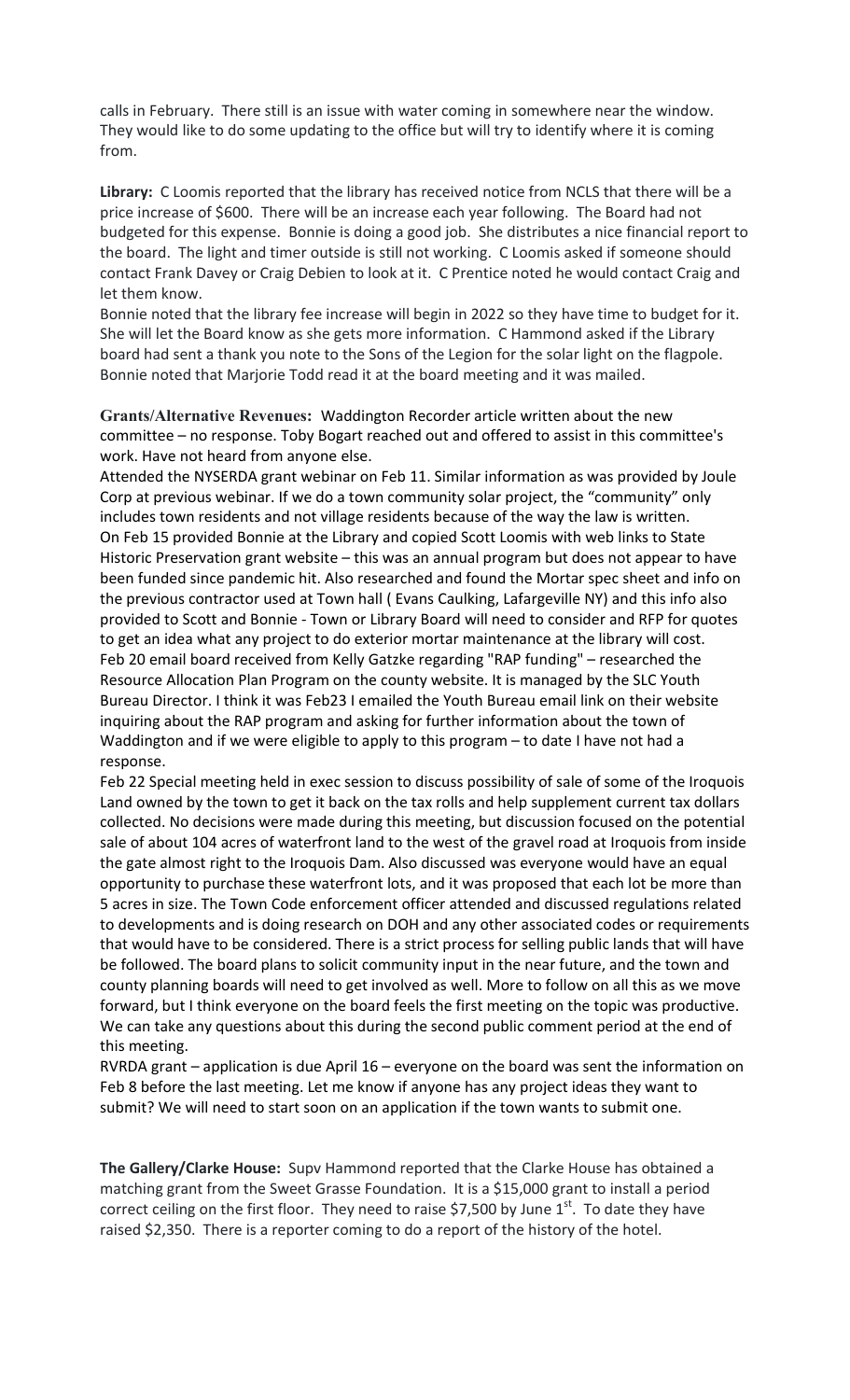Mark Scott reported that the concert series group will meet to discuss the requirements imposed by the State concerning Covid-19. The series will all be dependent on whether the concerts can comply with the requirements.

**Museum:** Kathy Putney reported that the board met last month in the museum. She is doing research on their next steps. She has been in contact with Mimi VanDusen who retired from the Potsdam museum. She is going to come and give her some ideas on how to get the museum going. They will try and meet again next month.

Kathy asked the board if they had any input on the acceptance of the old depot. Did they have any ideas for use or location? The board noted that they hadn't given it any thought but would let her know if they had any. Mark Scott asked if an RVRDA grant could be used for this. Supv Hammond asked C Loomis to add this to his discussion with Russ.

**Radio Tower Update:** C McBath reported that he had spoken with Matt Denner last week. The County has gotten a communications grant and they ae working on the FCC license to install the repeaters for the Sheriffs, County Highway, and emergency services.

**Baildon's:** No update to report.

**Generator Bids:** There were three bids received for the generator that was opened at the last meeting. Upon speaking with Cummings NE recommended either of the low bidders. They are both good contractors. It will be a matter of the monetary aspect. C. Prentice noted that Tel Inc. from Heuvelton came in low bidder and moved that we pick a bidder and award the project. Supv Hammond asked where the money would be coming from. C. Prentice noted we had talked about high flow money. This use has more merit for the money than just using it to balance a budget. Supv Hammond noted he would like to have a full board present to vote on the project. He asked if it merited a brand new system or could we look at a used generator. C Loomis noted that we planned to use the money from somewhere or we wouldn't have asked for bids. C Prentice noted that it had been discussed, they met with contractors, and there has been a lot of work through the process. C McBath noted he also was in favor of the project but stated he would wait till the next meeting with a full board.

A motion was made by McBath, seconded by Hammond to table a decision on the award of the generator bid until the April meeting. Ayes: Loomis, McBath, and Hammond. Opposed: Prentice.

**Court Security Officer:** Supv Hammond reported that he has spoken with Justice Robinson before the meeting. She has a phone call in to one more agency and then will present everything to the Board.

**Local Government Task Force:** Supv Hammond reported that the joint marina project has been brought before the LGTF and the resolution of support was passed by a majority. He spoke with Rob Daley from NYPA to see what the next steps would be. He said it will be reviewed internally and then find a project manager. They should know more in the next couple weeks. The Village has \$750,000 towards the project through the State's Ready Grant.

# **Clerk/ Code Enforcement Annual Report:**

Resolution #33

Motioned by: McBath Seconded by: Loomis RESOLVED, that the Waddington Town Board does hereby accept and approve the Town Clerk and Code Enforcement Officer's annual report for 2020. Ayes: All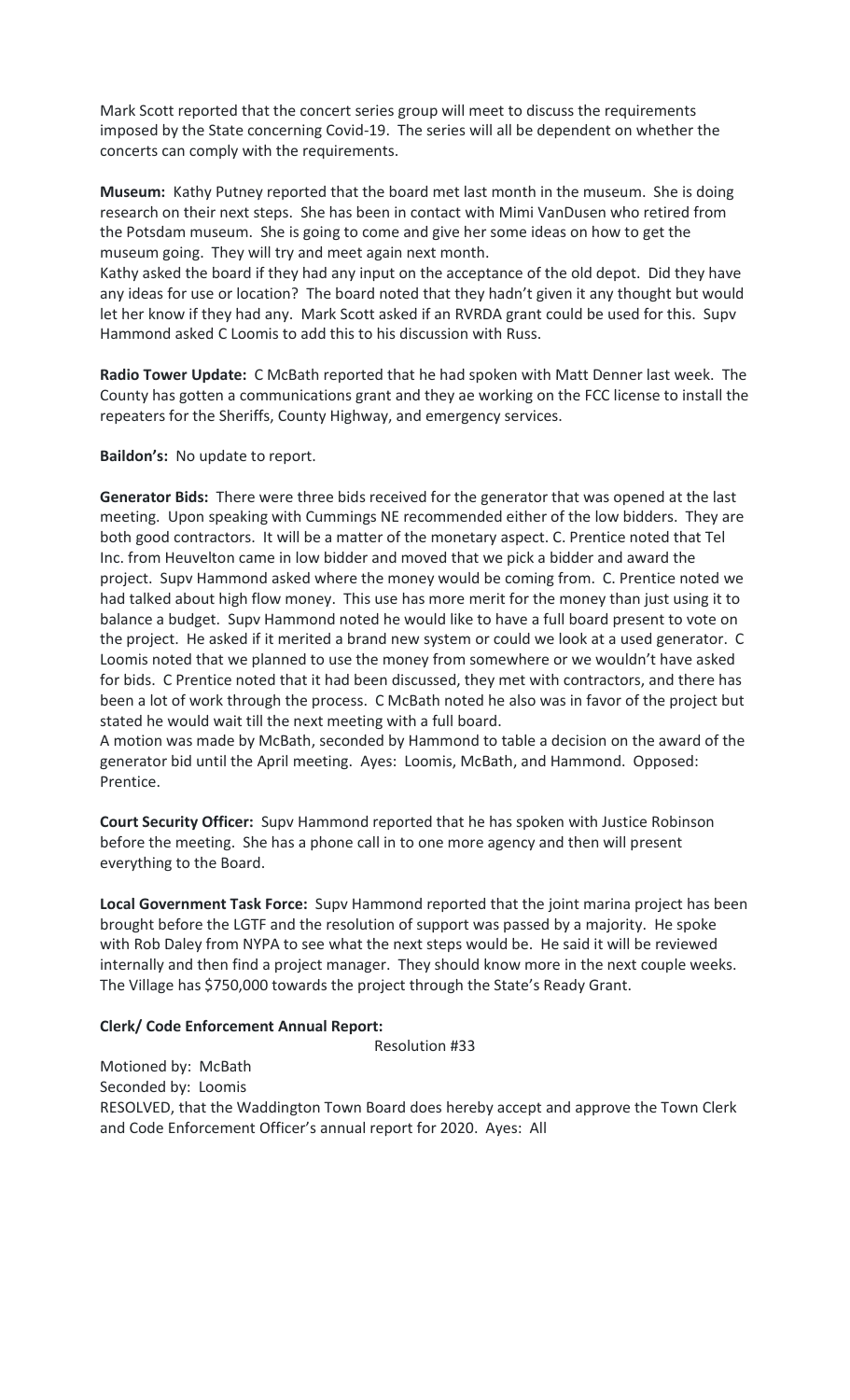## TOWN CLERK'S REPORT JANUARY 1, 2020 TO DECEMBER 31, 2020

| <b>Conservation Licenses</b>       | 4569.00  |
|------------------------------------|----------|
| Dog Licenses                       | 2798.00  |
| <b>SPCA</b> Redemption             | .00      |
| Marriage Licenses                  | 440.00   |
| <b>Certified Copies</b>            | 970.00   |
| Misc. Sales                        | .00.     |
| <b>Building Permits</b>            | 2124.20  |
| Cemetery Funds                     | 9690.00  |
| Ag Permits (PA lease)              | 4499.90  |
| <b>Beach Pavilion Rental</b>       | 185.00   |
| <b>Total Collected</b>             | 25276.10 |
| Paid to Town Supervisor            | 20281.73 |
| Paid to DEC                        | 4316.87  |
| Paid to Ags & Markets (dogs)       | 430.00   |
| Paid to Dept. of Health (marriage) | 247.50   |
| Total Paid out                     | 25276.10 |
|                                    |          |

| Taxes Collected & paid to Town Supervisor    | 332203.00  |
|----------------------------------------------|------------|
| Interest collected & paid to Town Supervisor | 3054.17    |
| Taxes collected & paid to County Treasurer   | 1192259.30 |
| <b>Total Taxes collected</b>                 | 1527516.47 |

### CODE ENFORCEMENT ANNUAL REPORT

There were 30 building permits issued in 2020. There were 6 permits issued for new dwellings. Their estimated assessed value is \$580,000 down \$240,000 from 2019. The remaining 24 permits were issued for alterations, additions, yard barns, barn, garages, deck and swimming pools.

There was a decrease of 4 building permits from 2019.

The building permit fees collected in 2020 was \$2124.20 a decrease of \$1582.55 from 2019.

**East Coast Watercross:** Supv Hammond asked the board if they were still in favor of the East Coast Watercross competition coming to Waddington in 2021. The tentative date is June 26<sup>th</sup> & 27<sup>th</sup>. He is going to get in contact with Brooke Rouse, County Tourism Director and Chris from East Coast Watercross. The board asked if the County was still going to put up the sponsor fees and what can be done with the Covid regulations. Supv Hammond noted that this is all things he will have to find out but doesn't want to put the time and effort in if the board is not in favor of brining it here. He noted that BASS masters would be coming this summer with restrictions. The board agreed to have Supv Hammond contact them to see where things stood and then a decision can be made based on the information he receives.

**Public Employer Emergency Plan:** The final plan has been reviewed by the board and a letter was received from the Teamsters union stating they didn't have any problems with the document.

#### Resolution #34

Motioned by: Hammond Seconded by: Loomis RESOLVED, that the Waddington Town Board does hereby approve the final draft of the Public Employer Emergency Plan. Ayes: All

#### **Agreement to spend highway funds:**

Resolution #35

Motioned by: Loomis Seconded by: Prentice RESOLVED, that the Waddington Town Board does hereby agree to spend \$150,000 for general repairs on 39.88 miles of town roads. Ayes: All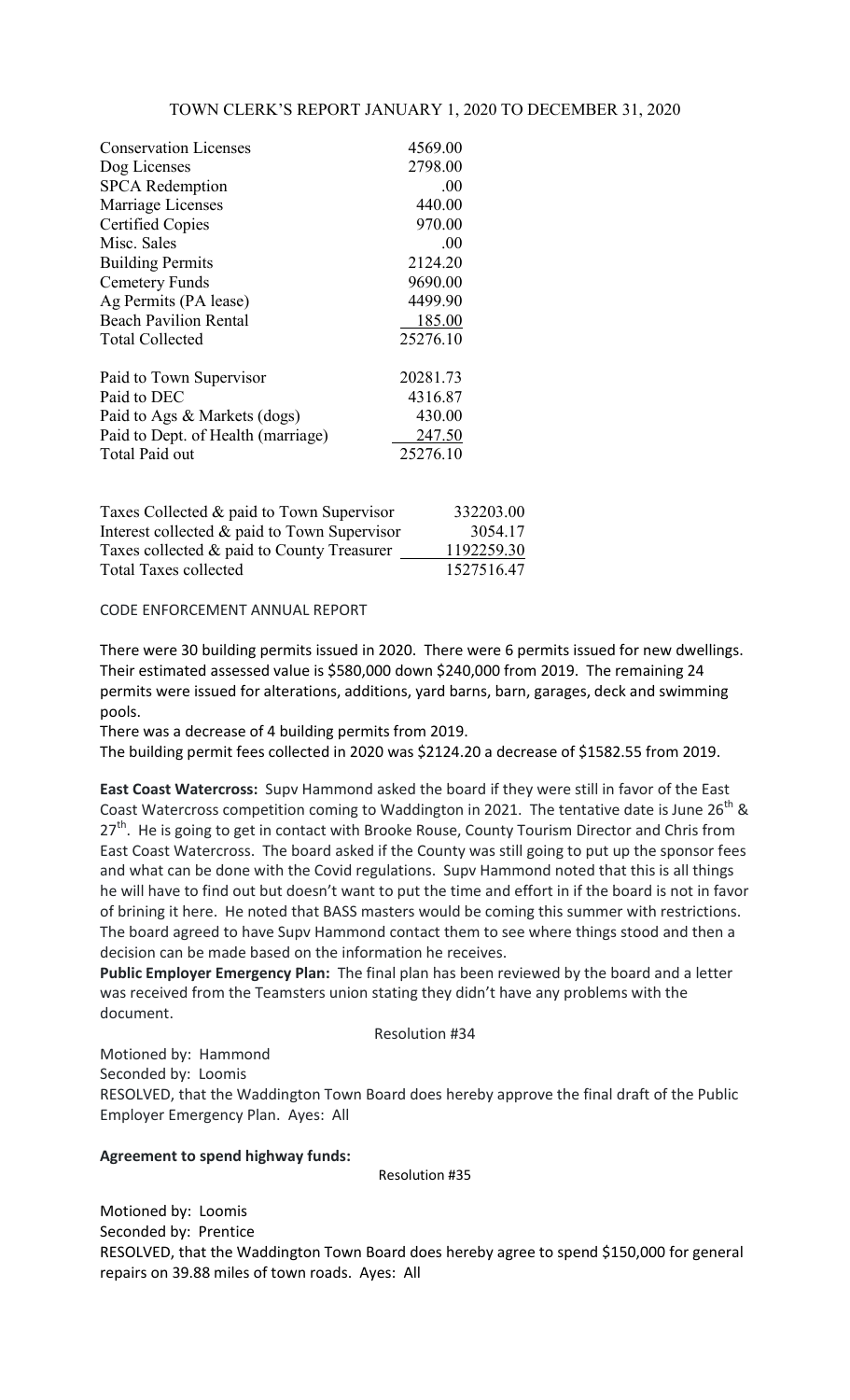**Deputy Clerk Resignation:** The Town Clerk reported that her deputy clerk was resigning as of March  $26<sup>th</sup>$ . She has agreed to stay on as a fill in when the clerk needs to be out of the office. The Clerk would like to keep her on for this purpose and not fill the position at this time. Resolution #36

Motioned by: McBath Seconded by: Prentice

RESOLVED, that the Waddington Town Board does hereby accept Deputy Clerk Kerri O'Bryan's resignation of regular hours in the office effective March  $26<sup>th</sup>$ .

FURTHER RESOLVED, that the Town Board does also give the Town Clerk permission to hire Kerri O'Bryan on an as needed basis at a rate of \$15.00 per hour not to exceed the budgeted figure for 2021. Ayes: All

**Court Review:** C Prentice and McBath conducted the annual court review. C McBath noted he had learned a lot and that Kerri did a good job with the record keeping. C Prentice noted that she is prepared and does a great job. When you ask questions she provides the answers immediately. There were no issues. Everything is well kept.

Resolution #37

Motioned by: Loomis

Seconded by: Hammond

RESOLVED, that the Waddington Town Board accepts the audit of the Town Court Books conducted by Councilor McBath & Prentice for the year 2020. Ayes: All

### **Citizen's Comments:**

Mark Scott noted that the next recorder deadline will be April  $19<sup>th</sup>$ . This would be a good place for recognition of the Town Employee who helped the citizen on his plow route. Mark noted that land usage has been discussed at Whitehouse Bay. He asked about infrastructure and how the land will be sold. Will it be by the piece or as a whole? Supv Hammond reported that there will be no infrastructure associated with it. The lots will be no less than 5.1 acres. He asked about timeline etc. Supv Hammond noted that this is in the very beginning stages and will be a lengthy process. They want to do it right and have the public involved throughout the stages.

Mark also asked if this area is the same place where they are considering solar. C Prentice noted that it was but he has gotten some feedback and this area is not a good place for solar. Mark noted that about 5 years ago Jeff Loomis was helping with some plans for solar. It might be a good idea to get him involved again. It can't hurt to have another opinion. C Loomis will reach out to Jeff.

Mark also noted that C McBath mentioned a grant opportunity with the solar for the town but doesn't include the Village constituents. The Village is part of the town so it doesn't make any sense. C McBath noted that this is the way that the municipal agreements are written. If there is another jurisdiction within it is treated as separate. It is considered a separate entity in the law.

C. McBath asked Mark about the website for dry camping which he had mentioned before. Mark noted it is called hip camp. You can have 4 -5 sites without any infrastructure. It is posted on their website.

**Bills:** A motion was made by Loomis, seconded by Prentice to pay bills #21-00091 – 21-00177 in the amount of \$90,052.44. Ayes: All

**Adjournment:** A motion was made by Loomis, seconded by McBath to adjourn the meeting @ 8:25PM. Ayes: All

Respectfully submitted,

Carol A. Burns, Town Clerk